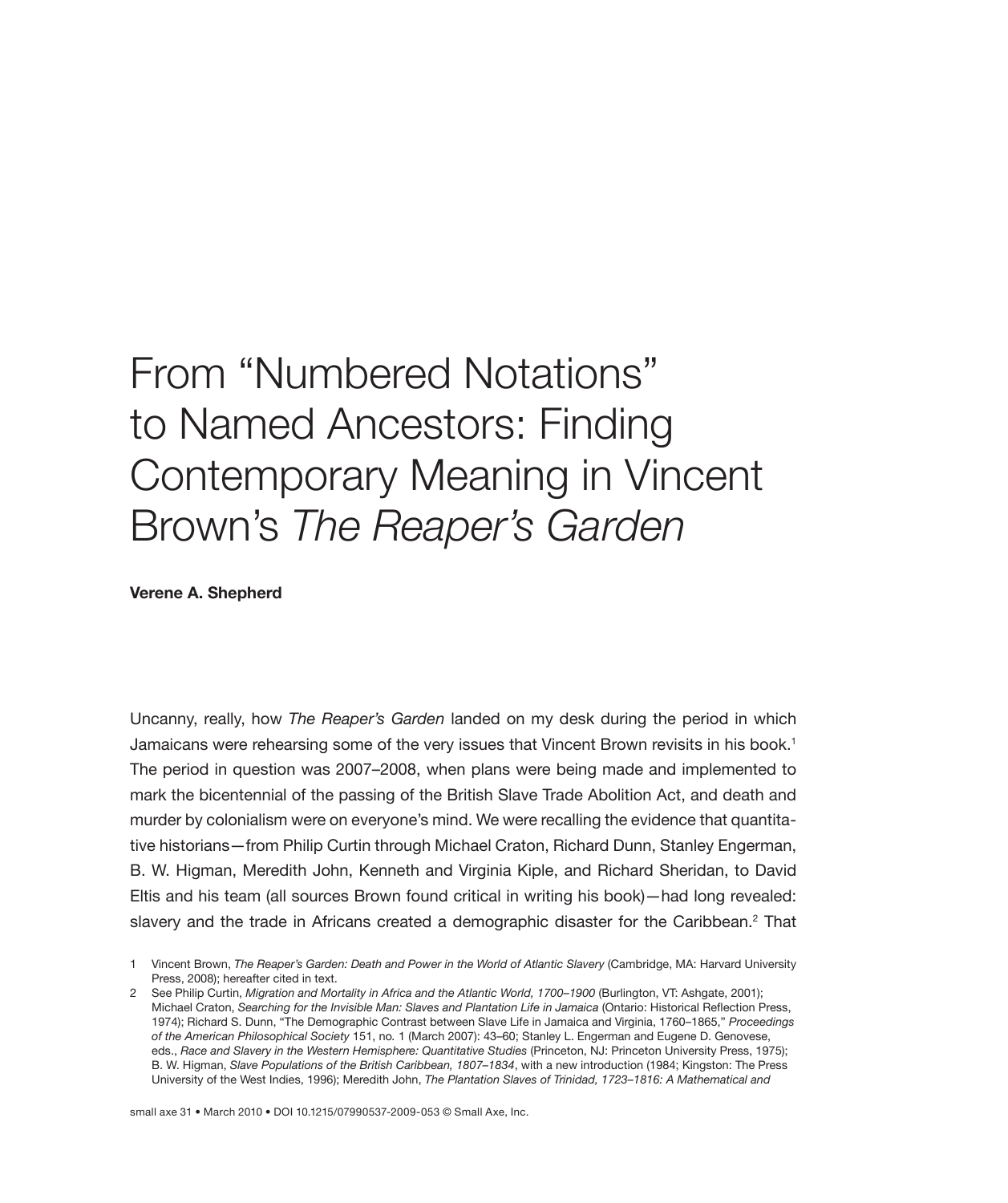demographic disaster was attributable in large measure to the factors that caused a high mortality rate in the region and the inability of the fertility rate to compensate for the drastic population loss. A similar population loss was noted among Europeans, who were both victims and perpetrators (albeit unequally so) of this world of death. And, if one follows Brown's peek into the minds of the enslaved (3), death was a social leveler and equalizer.

The period was one in which chairs of bicentennial committees in the Caribbean were giving numerous public lectures on the subject of slavery in the region and introducing audiences to the cultural rituals of the enslaved, including slave funerals. I recall how amused my students were when they first heard Ebenezer's funeral sermon, "Dea Belubbed."3 It was a period in which controversy reigned over the plans to observe the bicentennial (with many wanting to leave the memory of slavery and the trade behind). Controversy also reigned over Jamaica's plans to hold a national ancestral funeral rites ceremony at Kingston Harbor and erect monuments to the dead ancestors at three places: in Montego (on the site of some of the hangings after the 1831–32 emancipation war), at Kingston Harbor (to mark the arrival point of so many Africans), and at Black River (in memory of those on the slaver *Zong*). Two of the three monuments have since been constructed and unveiled. It was a period in which many sectors in the Jamaican society were asking for the list of ancestors whose names could be recalled and mourned like never before, thereby ensuring that they transitioned from mere "numbered notations" (44), in Brown's characterization, to the status of named and honored ancestors. The most accessible list, gleaned from testimonies and punishment lists, was of those implicated in the1831–32 emancipation war in Jamaica—a war that Ahmed Reid and I had, since 2004, been serializing in the *Jamaica Journal<sup>4</sup>*—and this list was inscribed on the monument in Montego Bay. It was a period in which the evidence of the crime of slavery, as represented by the horrors of the Middle Passage and plantation experience, was fueling the renewed call for reparation.

So, published as it was during the bicentennial (which was observed in the former British colonies in the Caribbean in 2007–2008 and in the United States in 2008), *The Reaper's Garden* came as a welcome reminder of the crime of slavery. It was a welcome piece of additional evidence for the reparation cause. It was a welcome reminder—to those who would wish to travel without a historical road map or, in Rex Nettleford's insightful words, "drive without a rearview mirror"—that it cannot be done. It was a welcome reminder that slavery is not only about the past but also about the present. The book should also provide further inspiration to

*Demographic Enquiry* (New York: Cambridge University Press, 1988); Kenneth F. Kiple and Virginia H. Kiple, "Deficiency Diseases in the Caribbean," *Journal of Interdisciplinary History* 11, no. 2 (1980): 197–215; Richard Sheridan, *Doctors and Slaves: A Medical and Demographic History of Slavery in the British West Indies, 1680–1834* (New York: Cambridge University Press, 1985); and David Eltis et al., *The Slave Trade Database* (Cambridge: Cambridge University Press, 1999).

<sup>3</sup> Cynric Williams, *A Tour through the Island of Jamaica: From the Western to the Eastern End in the Year 1823* (London: Hunt and Clark, 1826). See also Hilary McD. Beckles and Verene Shepherd, eds., *Slave Voices: The Sounds of Freedom* (Paris: UNESCO, 2004).

<sup>4</sup> See, for example, Verene A. Shepherd and Ahmed Reid, "Rebel Voices: Testimonies from the 1831/32 Emancipation War in Jamaica," *Jamaica Journal* 27, nos. 2–3 (April 2004): 54–63; and Verene A. Shepherd, "Monuments, Memorialisation and Decolonization in Jamaica," *Jamaica Journal* 29, no. 3 (December 2005–April 2006): 34–43.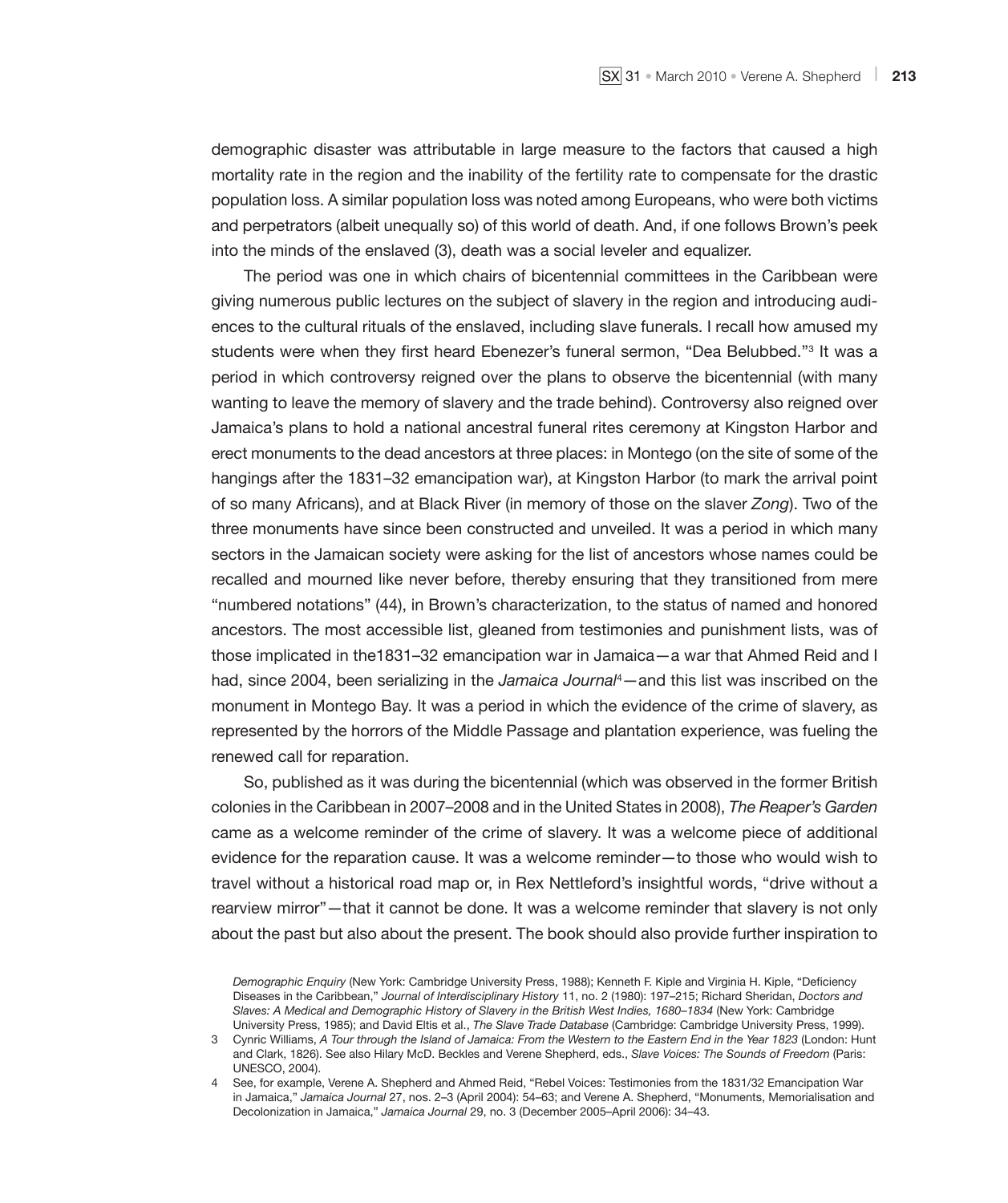those engaged in "applied history" or a history of the present and in the project of iconic and "symbolic decolonization," to use David Trotman's term.<sup>5</sup> Finally, it should remind those of us in the African diaspora of what the ancestors went through and what they had to cope with, if not overcome. It is a reminder of the horrors of slavery and of why we select, declare, and memorialize heroes and heroines of the slavery era.

So what should historians do with Brown's perhaps familiar to most of us but nevertheless timely rehearsal of the morbid tale of cruelty, death, and destruction that was the Caribbean experience with European enslavement of Africans? How are we supposed to feel after reading his reminders to those who may have forgotten about the search for wealth and power that led to colonization and settlement in Africa and the Americas? Other reminders are of the racism that created and sustained the slave systems and the plantation economies and the appropriation and expropriation of Caribbean resources to Europe for the latter's development. Still others are of the brutality of slavery and the inhumanity of enslavers that led to resistance and abolition. Brown confronts us with the unending tale of disease, death, burial, and "mortuary politics," and the reality that death and destruction ("evil and deadly magic") were such pervasive aspects of the trade in Africans and slavery that they inevitably "generated new stories and understandings to account for the enormity of the social disturbance" (41). What actions does this tale, this reminder, inspire? For certainly *The Reaper's Garden* calls for action. It cannot simply be read and lauded (as many reviewers will no doubt do) for its articulation and rearticulation of a slice of Caribbean sociocultural history.

Before I explore that "call to action," politics-of-death dimension, which is the aspect of the book of most interest to me (I so like the title of the last chapter—"Gardens of Remembrance"), let me invoke Brown's statement that "attitudes toward death often lie at the heart of social conflict, and the dead are frequently objects of contention and struggle" (5). Why invoke this? It reminds me of the debates generated by the bicentennial over whether it was important to memorialize the dead, regardless of why and how they died. It reminds me of the internal wrangling over reparation, which involved remembering not only the "death throes of slavery" (in terms of the struggle for abolition and the realization that slavery was seeing its last days) but also the deaths wrought by slavery. This latter is, of course, an essential dimension of the calculation for repair. The annual bickering in Jamaica about the celebration of birthdays as opposed to "deathdays"—which resulted in some heroes/heroines (whose birthdays are known) having more "honoring moments" than others—is also called into memory.

The end result of those wranglings and debates and discussions—at least in Jamaica was partial consensus. Jamaicans realized (as did the enslaved) that, to borrow from Brown, "the deaths of the enslaved were more than disappearances, absences or extinctions" (41). Just as the enslaved had to make sense of the tragedy, so did their descendants.

<sup>5</sup> David Trotman, "Symbolic Decolonization and the City Landscape in Trinidad," City Life in Caribbean History (paper presented at the third Text and Testimony Collective Conference, University of the West Indies, Cave Hill Campus, Barbados, 11–13 December 2003).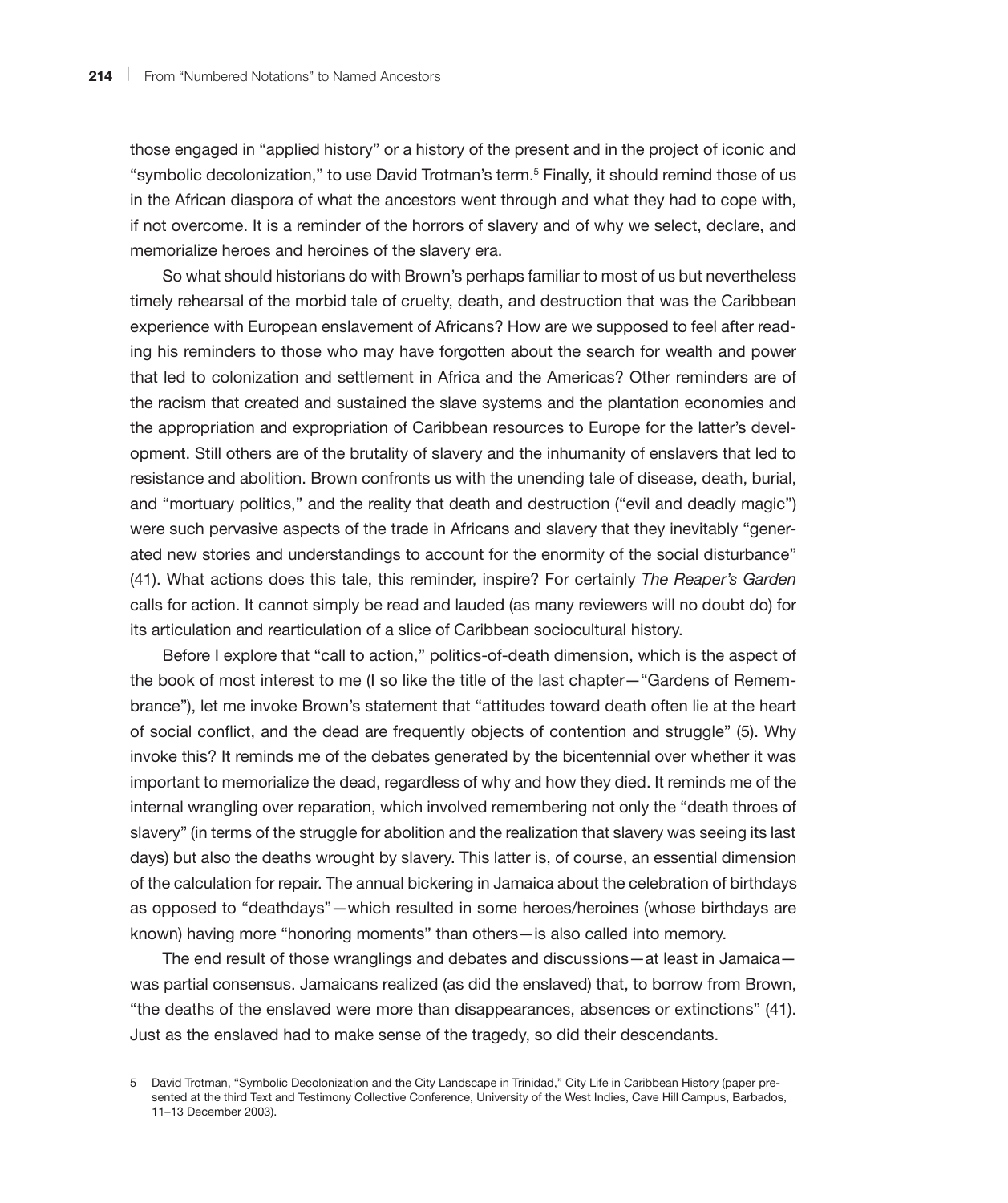Conscious that so many of the Africans along the route to the Americas "passed without communal care" (43), that they were never commemorated, and that the African tradition requires that the dead be mourned and properly "sent off," as well as that mortuary practices and funeral rituals help the living to heal and are ways of honoring and memorializing the dead, the Jamaica Bicentenary Committee and the Ministry of Tourism, Entertainment, and Culture organized an Ancestral Funeral Rites Ceremony as the major bicentennial commemorative event. The ceremony was performed under the direction of a priest from Ghana—without any reflection of rank or exhibitions of internal hierarchies. The popular radio station, IRIE-FM, through Andrea Williams's program "Running African" and in collaboration with the Jamaica National Bicentenary Committee, held its own funeral rites ceremony in the early morning of 25 March 2007, under the direction of a Yoruba priestess. Brown points to the importance of such actions in his observation that the "grieving process" (an essential aspect of the ceremonies) is "crucial to acknowledging and healing the disruptions caused by death," because "burial ceremonies, as final rites of passage, provide an outlet for anguish and an opportunity for commiseration" (61). The ritual was not without criticism. Die-hard Pan-Africanists felt that the organizational elements were not authentically African. At best, it was a creolized form of African burial rituals; but it comforted many descendants, some of whom plan to return to that space for annual commemoration. Once the proposed Ancestral Arrival Point Monument is constructed at the major historical disembarkation point of Kingston Harbor, such an annual ritual will take on more visibility and meaning.

The second event that commemorated resistance, and death as a result of resistance, was the unveiling of what the Jamaica National Heritage Trust called a "freedom monument," in honor of those who were punished, mostly by hanging, for their roles (or alleged roles) in the final emancipation war led by Samuel Sharpe in 1831–32 (see fig. 1). Brown outlines the course and consequences of this war in chapter 7, using the usual secondary sources on which most of us have come to rely. (It is not clear to me that he consulted the manuscript source—C.O. 137/185—that brings a human face to many of the activists because of the many names and testimonies it contains.) The freedom monument's function is to inscribe the names of the martyrs on the Jamaican landscape and to help shift from text to public space the history of death and destruction by colonialism. This monument may not be as impressive as the monuments to the appropriation of Caribbean resources and the labor of the enslaved apparent on the Jamaican and British landscape (I think here of Beckford Tower, surviving "Great Houses," monumental inscriptions, etc.).6 But it cannot be faulted for its symbolic value as a site of memory.

Unlike the monument to Tacky's war of 1760, located in Port Maria, St. Mary (a monument on which there are no names), the names on the freedom monument help to address the fact that the enslaved resided mainly as what Brown calls "numbered notations" (44) for much of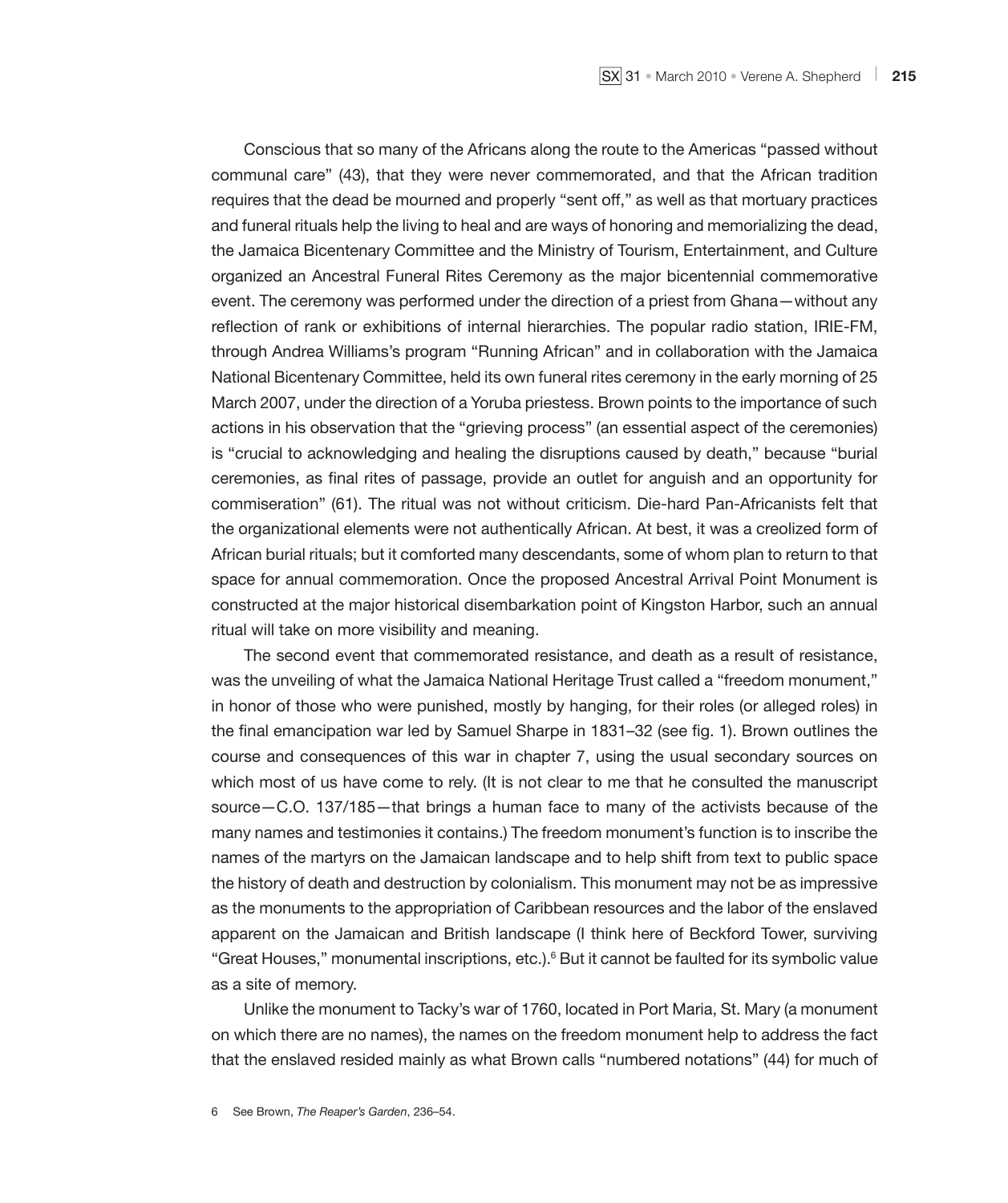

1. Freedom monument erected by the Jamaica National Heritage Trust to honor those who were accused of participating in the 1831–32 emancipation war in Jamaica.

their lives and at their death. Because we know, and Brown reinforces, that planters profited even from the deaths of the enslaved, it would be interesting to calculate the "value" of those who were executed, and for whom their owners no doubt placed claims to the Assembly for "loss of property," and add that total to the reparation claim.

Death was also commemorated in the form of a plaque to memorialize and remember the victims of the *Zong* tragedy. At this ceremony, like the one in Montego Bay, "the dead were invoked to commemorate particular interpretations of the history of [slavery]," to use Brown's words, "and to provide symbolic positions from which to fight future battles between former slaves and former masters" (235).

Vincent Brown asks, "How in a frenzied, high stakes game of chance, did white immigrants build a society on the ruins of human life and dignity?" (57). We may not be able to answer that question, although we know that they did—and profitably. But perhaps our task is to try by way of memorialization to restore that dignity—lest we forget. In the meantime, we ask, as Jamaican artiste "Mr. Perfect" does: who is going to pay reparation for their souls? And because so many are martyrs, we continue to press regional governments for more memorials. We need to press for more sites of remembrance in an attempt to establish "some continuity in the midst of flux, rupture, and loss" (231), not just monuments to modern politicians.

Such memorials may be scoffed at as encouraging "dark tourism," but we need these tangible sites of memory because they can guide us as we attempt to recover "the fragmented, silenced, screaming memories of slavery."<sup>7</sup> Among those whose deaths we mourn are the following from St. James, martyrs in the 1831–32 emancipation war.

<sup>7</sup> Joanne Braxton, "Monuments of the Black Atlantic: Introductory Remarks," in Joanne Braxton and Maria I. Diedrich, eds., *Monuments of the Black Atlantic: Slavery and Memory* (Berlin-Hamburg-Munster: Lit Verlag, 2004), 7.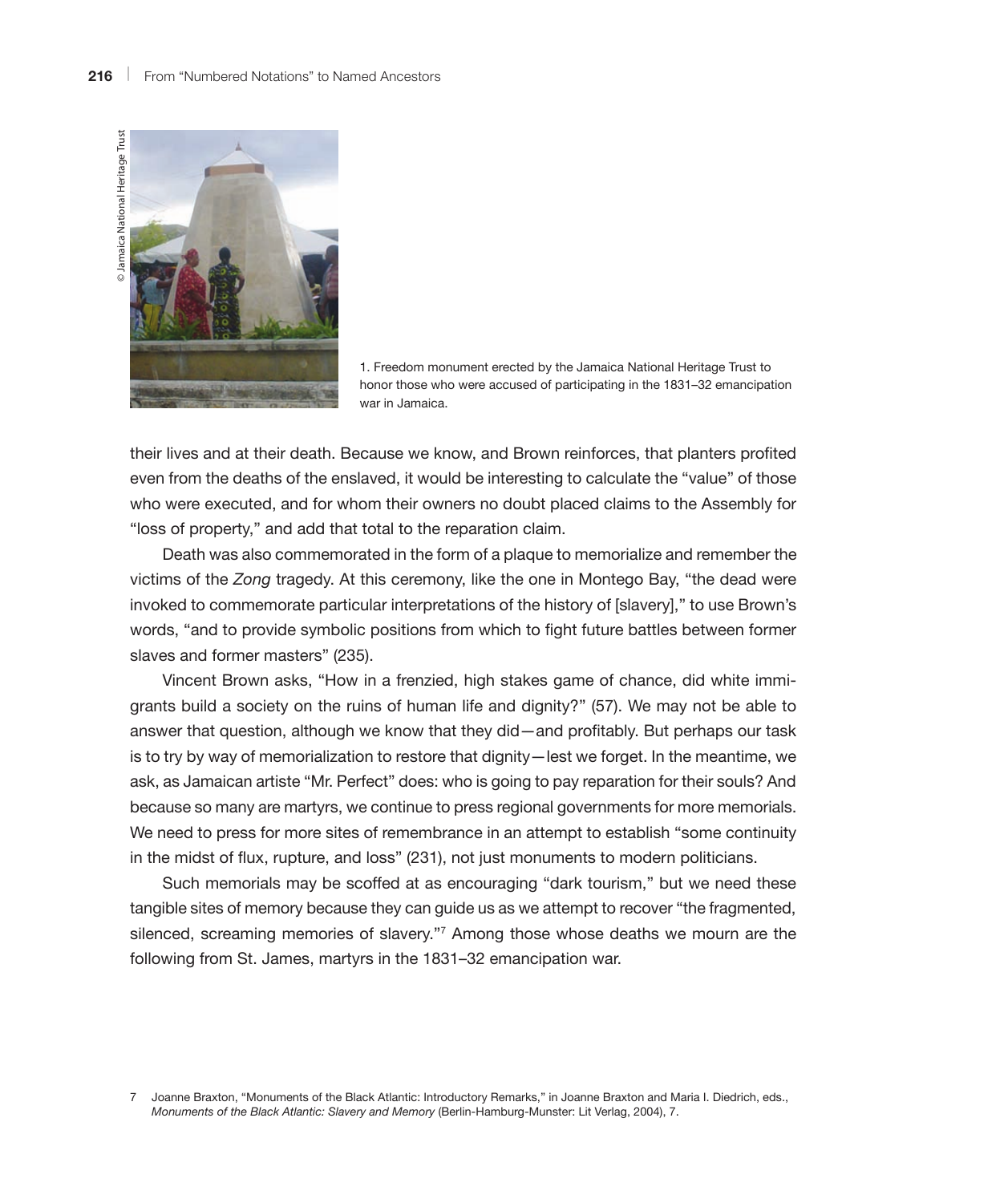| <b>NAMES</b>                     | PROPERTY OR<br><b>ENSLAVER</b> | <b>SENTENCE</b> |
|----------------------------------|--------------------------------|-----------------|
| <b>William Clarke</b>            | Bamboo                         | Death           |
| Sam Clarke                       | Retirement                     | Death/executed  |
| Cuffee                           | Lima                           | Death/executed  |
| Henry Collman                    | <b>Belfield</b>                | Death/executed  |
| Samuel Cleland                   | <b>Belfield</b>                | Death/executed  |
| Cyrus                            | Vaughansfield                  | Death/executed  |
| Sam Dickson                      | Welcome                        | Death           |
| William Dodd                     | Concordia                      | Death/executed  |
| John Dunbar                      | John H. Morris                 | Death/executed  |
| George Duhaney                   | Mrs. R. Grizzell               | Death           |
| <b>Thomas Duhany</b>             | Williamsfield                  | Death/executed  |
| Nicholas Doman                   | Roehampton                     | Death           |
| Duncan alias Thomas<br>Denniston | Ann G. Morris                  | Death/executed  |
| Dennis                           | Rebecca Grizzell               | Death/executed  |
| Daniel Dehany                    | Worchester                     | Death/executed  |
| George Edwards                   | Mrs. Warburton                 | Death/executed  |
| <b>Prince Edward</b>             | John S. Waite                  | Death/executed  |
| <b>William Ellis</b>             | Welcome                        | Death           |
| James Ellis                      |                                | Death           |
| <b>Martin Fowles</b>             | Wiltshire                      | Death/executed  |
| Thos Flemming                    | Friendship                     | Death/executed  |
| Joseph Fitzroy                   | Retirement                     | Death/executed  |
| <b>Edward Fowler</b>             | John Irving                    | Death/executed  |
| Adam alias Thos Gordon           | Moor Park                      | Death/executed  |
| <b>Richard Gillespie</b>         | John S. Waite                  | Death/executed  |
| <b>Thomas Galloway</b>           | Unity Hall                     | Death/executed  |
| John Gordon                      | Unity Hall                     | Death/executed  |
| James Guy                        | <b>Belfield</b>                | Death           |
| George Grant                     | Retirement                     | Death/executed  |
| John Guthrie                     | Argyle                         | Death/executed  |
| <b>Charles Gordon</b>            | Unity Hall Est.                | Death/executed  |
| Robert alias Sam Griffith        | Summer Hill Penn               | Death/executed  |



2. Monument to honor the victims of the *Zong*. Photograph by Walter Aarons.

May their souls rest in peace and may their descendants continue to seek compensation for their unlawful execution and death by colonialism. And thanks to Vincent Brown for reminding us of the morbid realities of slavery right in the midst of the celebration of agency.